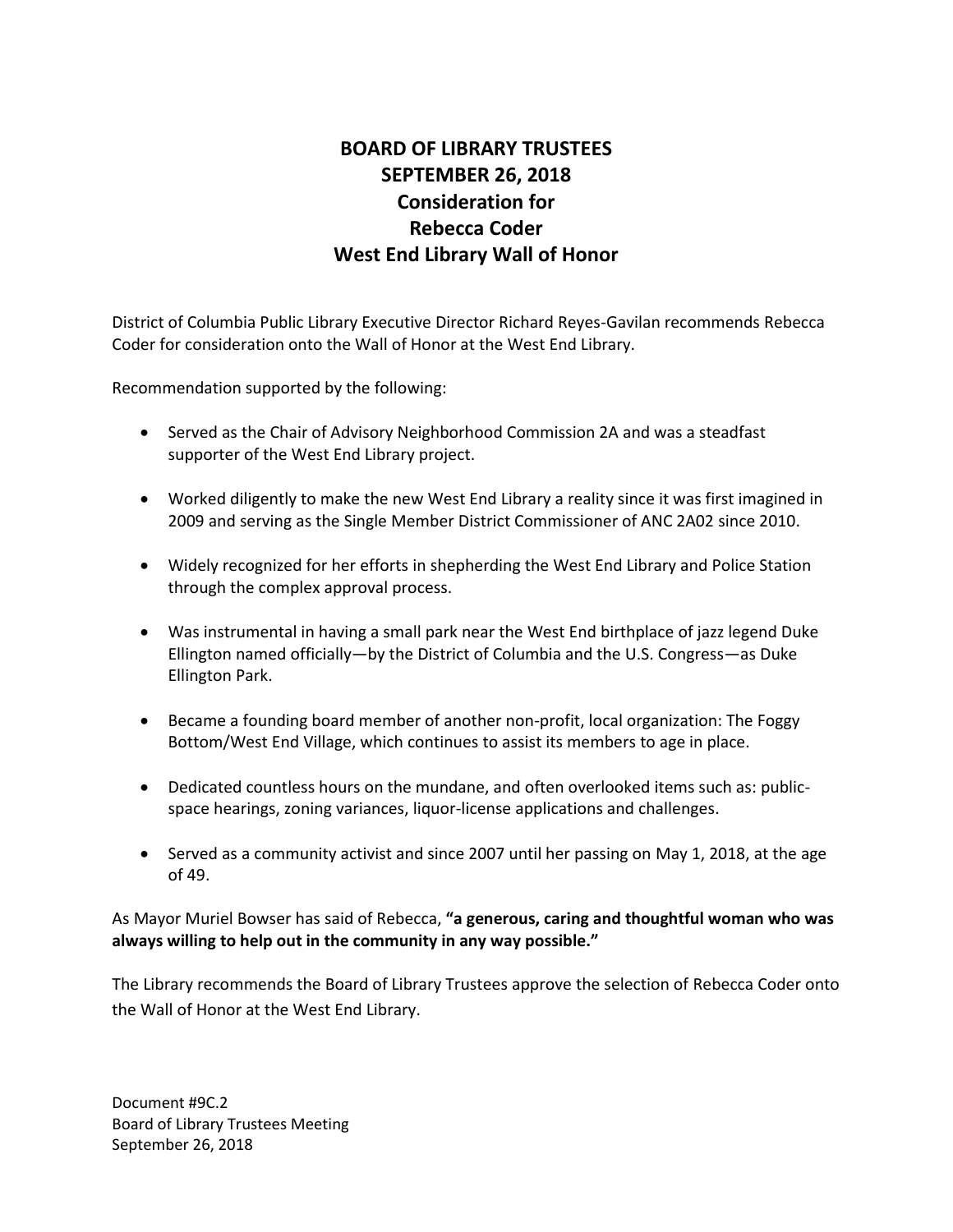

July 10, 2018

Richard Reyes-Gavilan, Executive Director District of Columbia Public Library 1990 K St. NW Washington DC 20006

Dear Rich:

We are writing to request that the name of Rebecca Coder be considered as the second honoree for the Wall of Honor at the West End Library.

Rebecca Coder died on May 1, 2018, at the age of 49. During her final decade of life—a time of great change in the West End neighborhood—she was an energetic community leader and public servant.

A resident of the District of Columbia from childhood, she grew up in the Chevy Chase neighborhood of the District, and attended Woodrow Wilson High School, from which she was graduated in 1987.

She received a Bachelor of Science degree from the University of Wisconsin-Madison in 1990 and returned to the District to begin a career in banking, initially at the American Security Bank. She joined the National Cooperative Bank in 1996 and was a senior vice president there at the time of her death.

In 2002 she married Christopher Haspel, and the couple purchased a condominium in the West End. In 2003, she began writing for the *West End Guide*, a local publication, mostly about art exhibits and nearby galleries.

Her first big neighborhood project, beginning in 2007, was the improvement of Francis Field, a neglected public recreation space. As a founder and the first president of the non-profit Friends of Francis Field, she shepherded a landscape architecture plan through the zoning and approval process. That began the transformation of a neighborhood nuisance into a community asset. She remained active in that group until her death and played a major role in the planting 43 trees in May 2017.

## EXECUTIVE COMMITTEE OF THE WEST END LIBRARY FRIENDS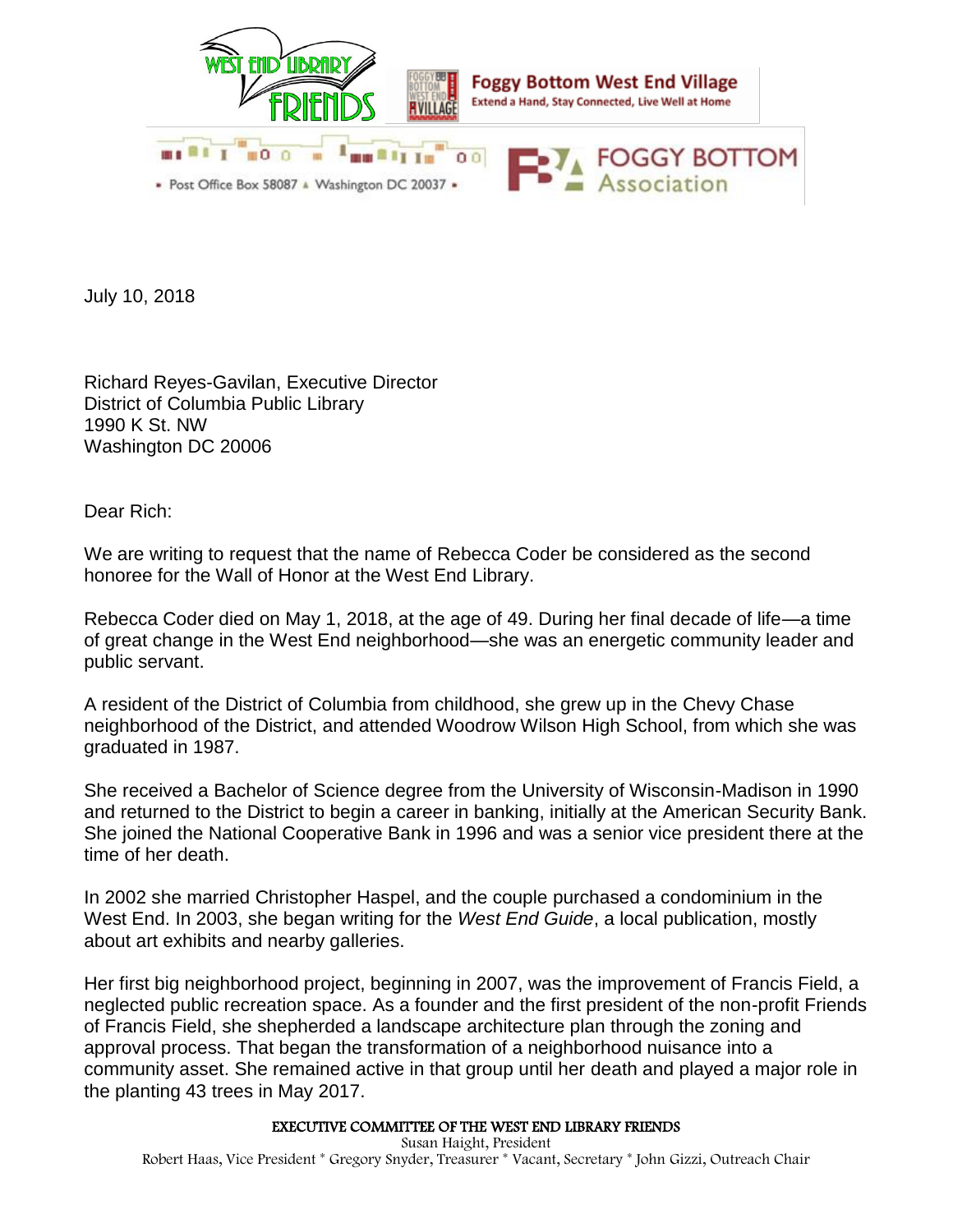Her interest in the neighborhood and improving the field led to a suggestion by her neighbors that she run for election to the non-paid, non-partisan Advisory Neighborhood Commission (ANC) so that the West End might be better represented. She did so in 2008, defeating an incumbent, winning 82 percent of the votes cast. She was re-elected in 2010, 2012, 2014, and 2016, and was serving in her tenth year at the time of her death.

The West End Library was in her single-member district. Its redevelopment became one of the projects that she steadfastly supported from the time of its initial suggestion in 2009.

Her ANC colleagues elected her chairperson in January 2010. During that crucial time of regulatory hearings for the library redevelopment, she testified in several proceedings, including the District Council.

As chair of the ANC, she introduced the resolution in favor of the library plan proposed by a local development team. That passed unanimously and became the crucial grass-roots foundation for community support of the West End Library project—support that stood up during a long and complicated process of regulation and legal challenges by interest groups located outside the neighborhood and outside the District.

The redevelopment of the West End Fire station was another of the projects she championed.

In 2009, she was also instrumental in having a small park near the West End birthplace of jazz legend Duke Ellington named officially—by the District of Columbia and the U.S. Congress as Duke Ellington Park.

In 2013, at the age of 44, she became a founding board member of another non-profit, local organization: The Foggy Bottom/West End Village, which continues to assists its members to age in place.

Rebecca Coder was a leader who seemed to personify the neighborhood that the West End was becoming in the last decade: smart, young, interesting, and upbeat.

She was a superb example of a good neighbor. In addition to the large and visible projects she supported and advocated, she spent countless hours in her ANC role, attending mundane hearings before District agencies that were little noticed by the general public but meant the world to some unsung constituent or another.

Despite her 13-year battle with ovarian cancer, Rebecca always found time to help others.

One of her ANC colleagues noted after her death: "Rebecca was the most poised person I've known ... she never got flustered and she was such a generous, fun, soul."

Her intelligence, her graceful style, and her generosity with her time and resources, were noted by many.

Mayor Muriel Bowser described her as "a generous, caring and thoughtful woman who was always willing to help out in the community in any way possible."